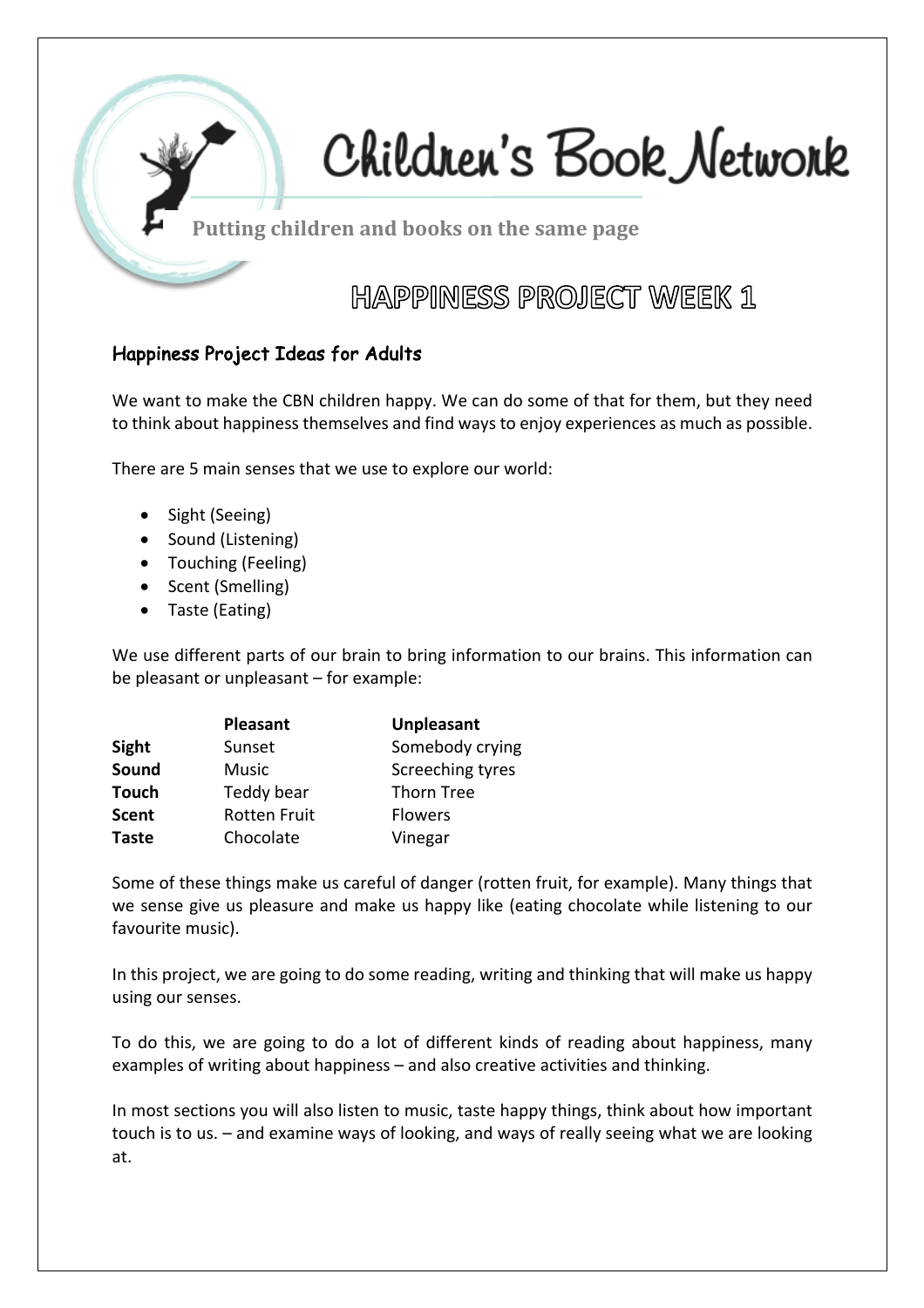

# HAPPINESS!

# PROJECT FOR CHILDREN

We all want to be happy. Sometimes it is easy. On our birthdays we feel happy because we feel special. On the last day of school before the holidays, we feel happy. People feel happy when they get married or when they graduate from college.

But we can also be happy when small, small things happen. When times are difficult, we have to look for happiness – and thinking about the small, small things is where we will find it.

Looking for things that make us happy is a very important skill. Reading can be one of those ways to find happiness, when we use our imagination to go to other places and other times. Happiness is where you look for it.

Your big happiness notebook is yours to keep and for writing and drawing in. We would like to see what you have done sometimes, so we can see if this project is working. You can write as much as you like! You can use it to do writing and pictures of your own. Keep it safe!

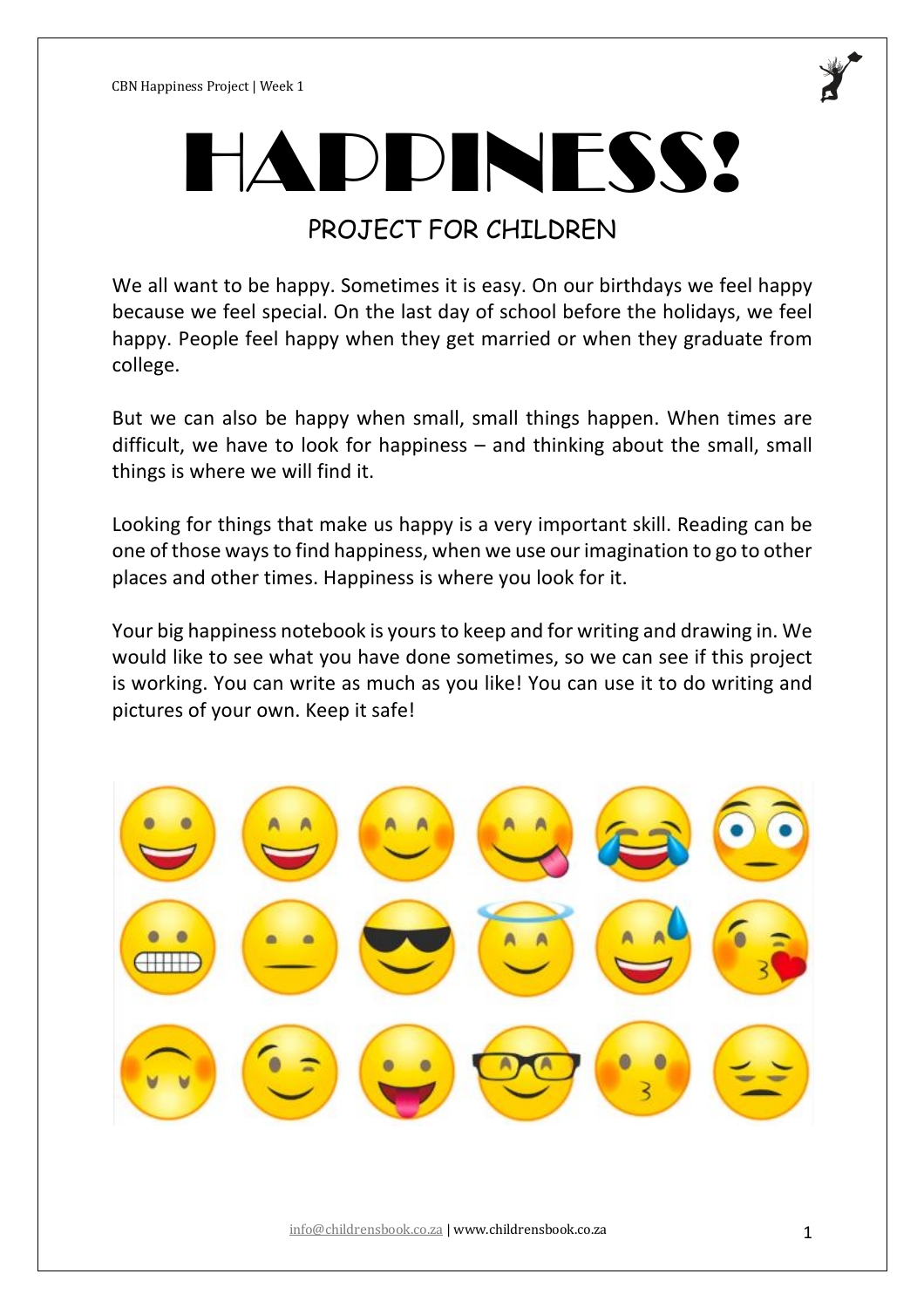#### **READING**

#### Happiness through our senses

We feel happy because we see, hear, touch, taste and smell things that make us smile. Seeing is usually given as the most important of these. Is it? Now read some of these stories and see what senses you can find in them.

## The first Day of Forever (Reading Aloud: Books supplied)

This story was written about the children of Arniston. Listen to it carefully and then stop to think.

- Why are the children at the harbour with their mothers?
- What emotion are they feeling?

Now listen again.

- Where are the children going with their tractor tyre?
- What emotion are they feeling?

Now listen a third time, just for fun. In your notebook, write 5 sentences about how this story makes you feel.

# Nelson and Happiness by Sandra Llewellyn (Reading aloud)

This story comes from KwaZulu Natal. You won't hear the rain-bird in Stanford, but you will hear the fish eagle down at the river. Listen for them next time you are there.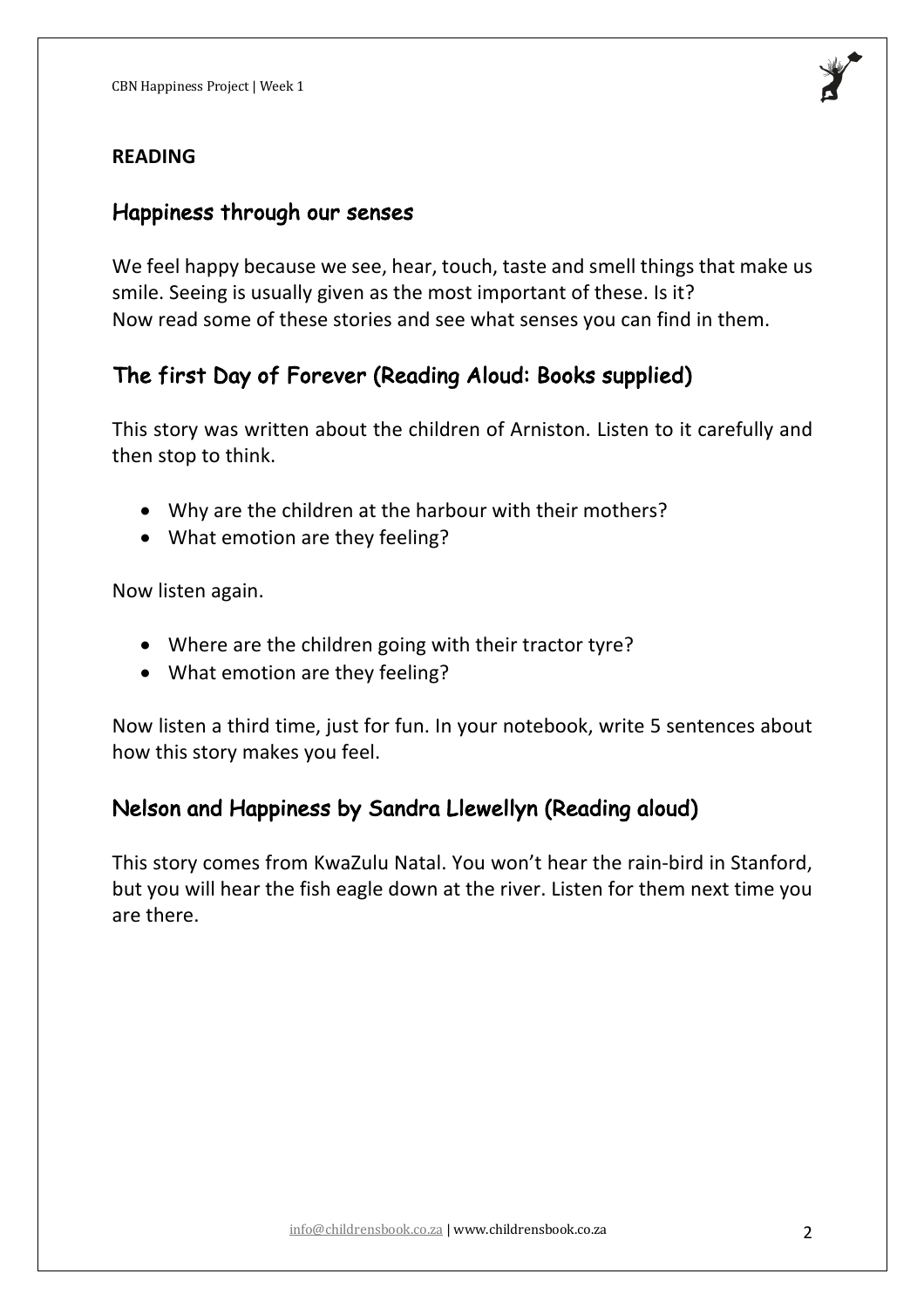

Read the story carefully and listen, look and feel what is happening in the story.

## The Day the Storm Came (Quiet Reading)

It was pouring with rain. Hard rain that hurt when it fell on me. I was soaked and cold. My feet slid on the mud. When I fell, I could feel the cold oozy mud on my face and my hands. The smell of mud and wet grass was everywhere. I felt tears come to my eyes.

When I came in from the rain, the house was warm. Ma had the kettle boiling.

'Take your wet school uniform off' she said. 'The kettle is boiling for some hot tea, and I have put the heater on for you.'

I sat in front of the heater, in my warm dressing gown and my thick, dry socks and I began to feel like a human again.

While I drank my tea, Ma took some rusks out of the oven. The smell was just wonderful!

'Here,' she said. 'Have a fresh rusk with your tea.'

Outside, the rain still hammered down. But I was safe, and warm – and happy.

These feelings (hot, cold, oozy mud, warm dressing gown) are simple things. But they make us happy or unhappy. In this six-part reading course, we are going to look at many ways of making ourselves feel happy – and reading is one of them.

We will make you work quite hard! The more you put into this course, the more you will get out – and the happier you could feel.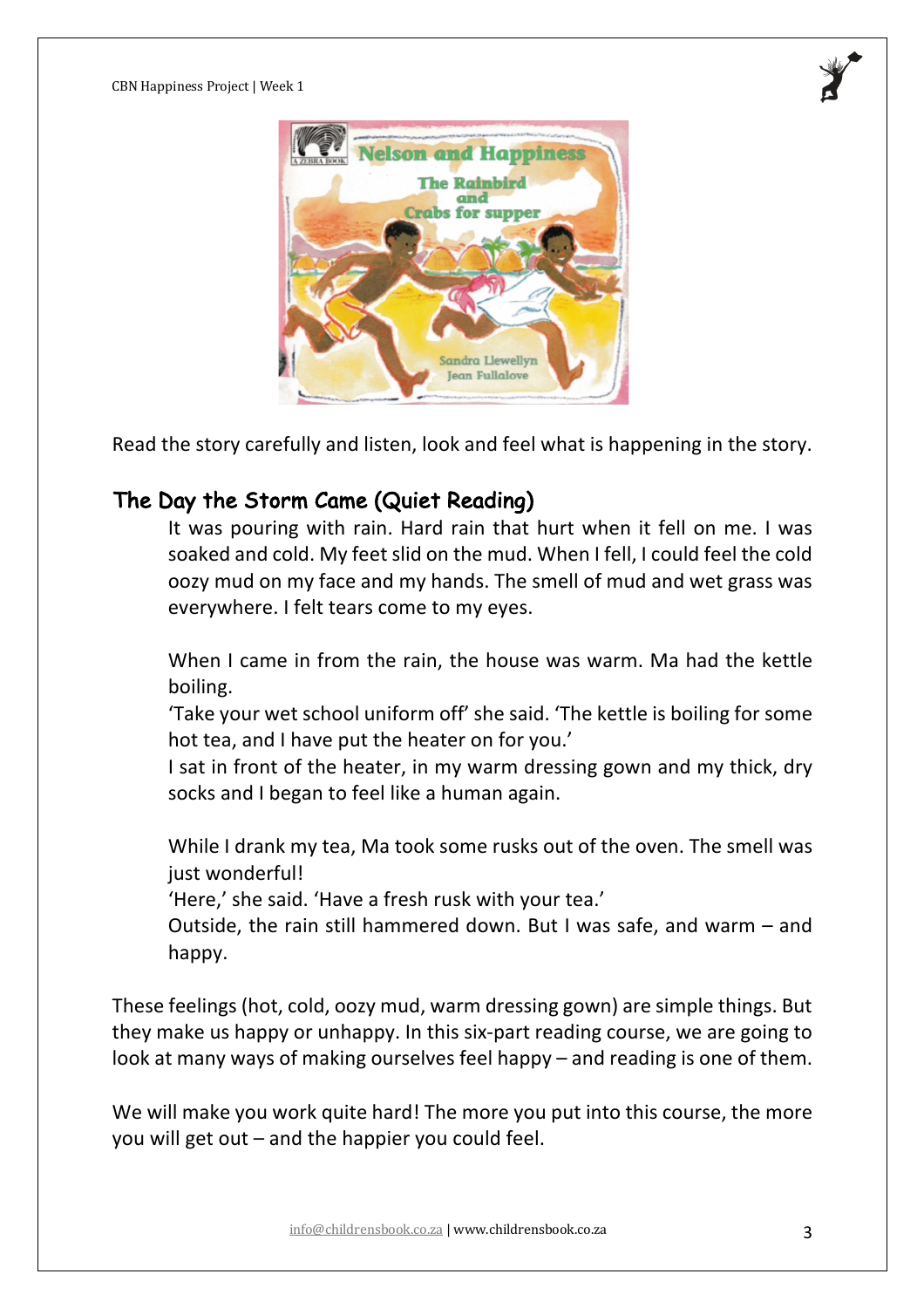

#### Dancing on the sand (Quiet Reading)

In this ending to a book. Catuba and Peter have had many adventures. Now they are sitting on the beach. They are happy.

*(\*Phosphorescence is the light some creatures give off, particularly under the sea. Usually it is a green light that flickers (comes and goes).* 

The moon had not yet appeared. The stars spangled, bright in the southern sky. When I stood up, I saw the green of phosphorescence\* under my feet. Catuba took some slow steps, faster and faster as his happiness grew. It was a wild dance, a dance of celebration, a dance of Africa.

The green light flickered under his feet and fireflies flickered around his head. He showed me I should join him and I felt the beat of the land in his steps. Our feet stamped in time. The stars blinked as we circled our fire. Fireflies flew and shooting stars shot. Catuba and I danced, danced with the fire of a million sea creatures at our heels.

#### **Nyasha's Story (Quiet Reading)**

Song of Nash and the children

Once, there was a girl and her name was Nyasha – although most people called her Nash.

Nash lived at the bottom end of Africa, where the sun usually shone and where the sea was blue, with white waves. In the winter, there were huge grey whales in the blue sea. You could see them, if you went to look. You could hear them if you cared to listen. They brought songs from the ice sea far to the south, songs of slow green glaciers that slid sweetly to the sea and became icebergs. The whales knew many ice secrets. Some they told in their songs. Some they kept quiet in their hearts.

Nash could dance as well as sing. She could laugh as well as smile. Sometimes she did all of these things at the same time – dancing and laughing and singing together. Sometimes she was quiet; thinking. She thought, sometimes, about the children.

The children lived in a place outside. It was outside many people's stories because they had never been there. The people had heard about them, and sometimes they worried about the children, but they didn't go and see them. They didn't find the stories of the children and the stories the children kept in their hearts.

Nash did. She danced with the children and she sang. She smiled at the them too, and she listened. She heard the stories in their songs and her voice sang with them. She made the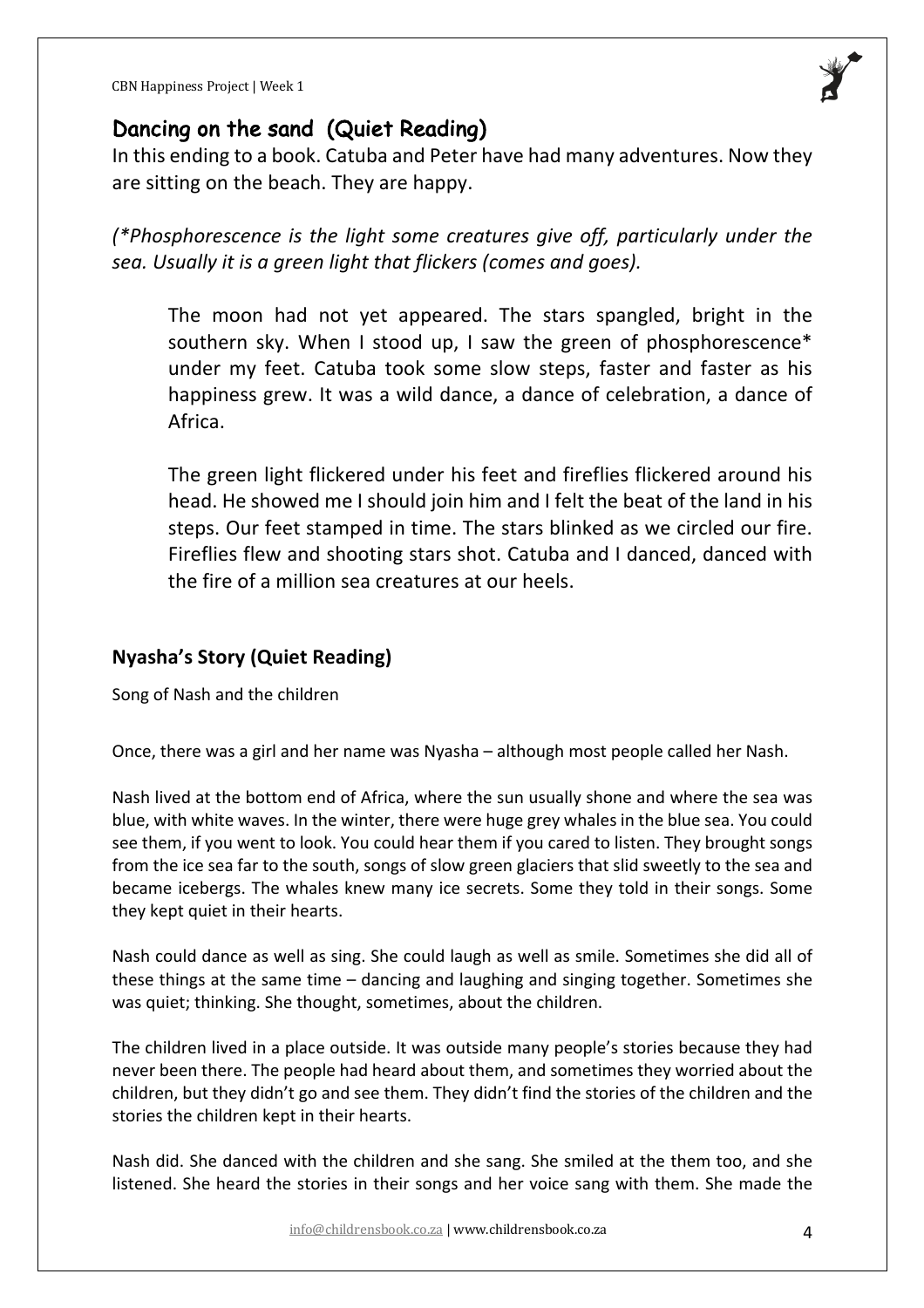CBN Happiness Project | Week 1

children happy. Nash was a person who listened. She listened to the whales and she listened to the people who watched the whales. She too sang some of her secrets, and some of them she kept in her heart.

When she went away to another land, to learn new things, the children missed Nash. They made letters on coloured paper with crayons and told her they loved her. They missed her and they wanted her to come home, to sing and play, and laugh and listen.

Nash couldn't come. It was not possible. But she thought and she thought. She had a friend. He was a boy. Maybe he was a boyfriend? But that was a song Nash kept in her heart. Her friend had a Mama who made beautiful books. And that is where the Happiness Project began.



#### READING FOR FACTS

#### Non-Fiction – How our senses work

This extract is from a book by Judy Tatchell called How our senses work. It is published by Usborne in England.

'Your body has lots of ways of finding out about the world around you. It uses things called senses.

- Your ears hear things
- Your skin feels things
- Your eyes see things
- Your tongue tastes things
- Your nose smells things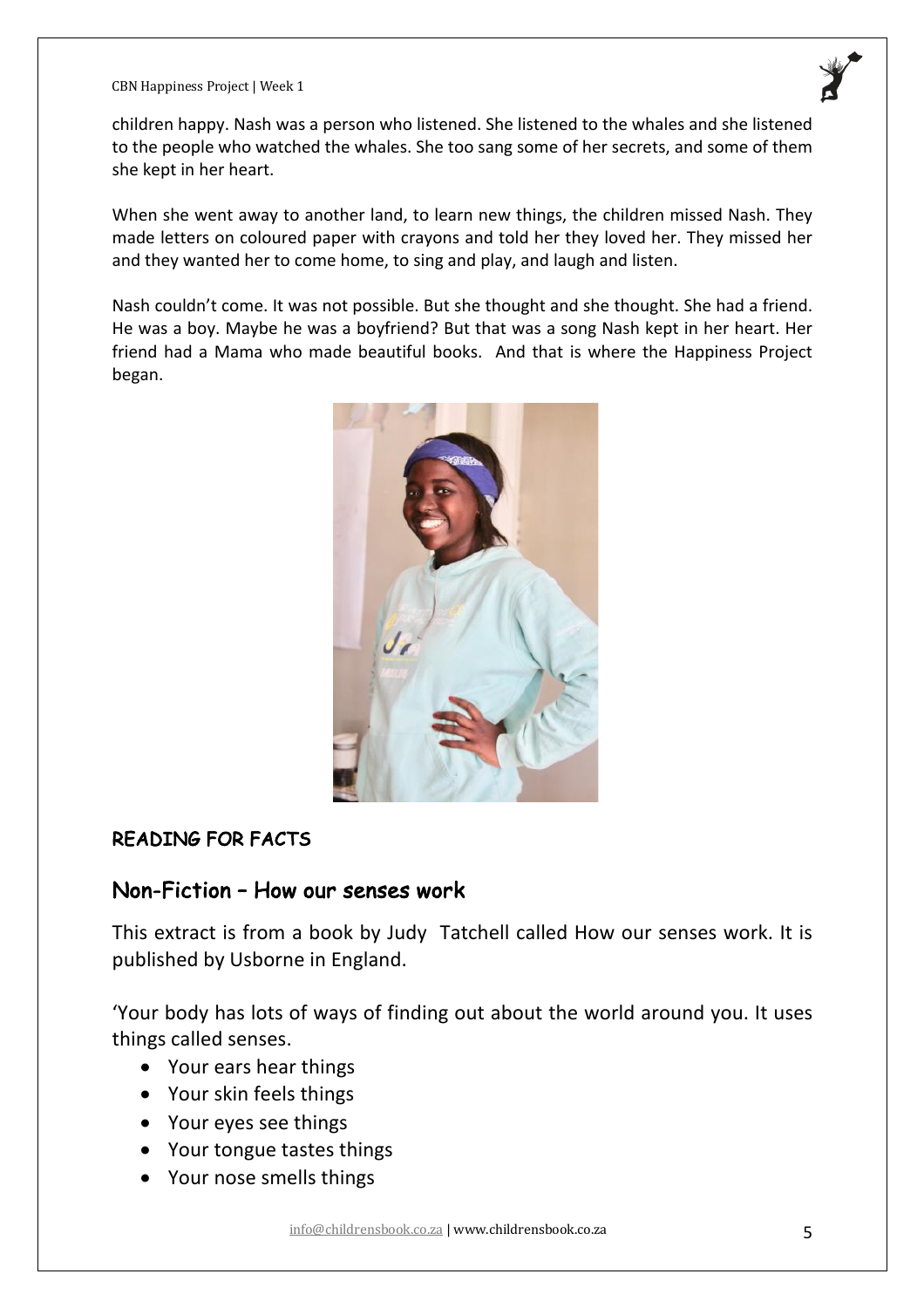

Your eyes, ears, skin, nose and tongue send messages to your brain. The messages travel along tiny pathways called nerves,

Your brain gets the messages, and then decides what to do.

\*\*\*

#### **WRITING (In your own happiness book)**

#### **Writing Exercises**

- 1 What makes me happy? Think about what you have learned from the reading section and write 5 sentences about what makes you happy. Take time to think about this before you start.
- 2 Write five sentences that are facts about how we use our senses.
- 3 Now write a story called: *The day I was born*. Write about two of the people who were there, and what they felt when they saw a new person – YOU!
- 4 Now make an illustration for one (or all) of these writing exercises.

# WORDS

Words can tell us very quickly how somebody feels. Have a look at these words and think whether they are happy, or unhappy words. Do they make you feel good?

Furry, slimy, fluffy, stinky, dreamy, warm, shivery, dark, shiny, dazzling, black, light, harsh, burning, smelly.

Now choose five words and write in your notebook about how they make you feel. What senses are you using when you write?

# CALM AND PEACE

This year of 2020 has been difficult for everyone in the world. Our lives have changed everywhere. We need to think peaceful calm thoughts and search for happiness where we find it. Read this little story and then think about what it means.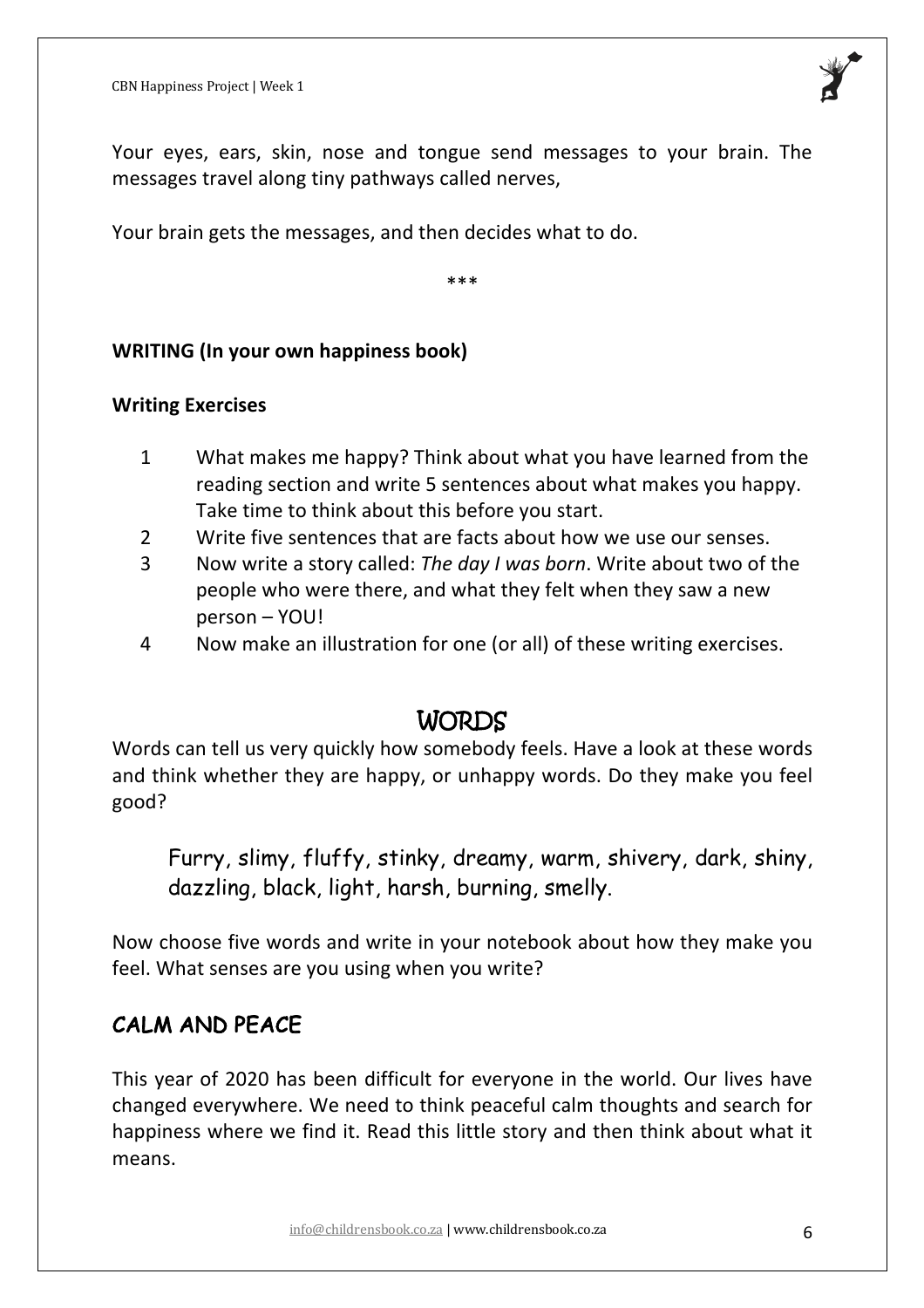

#### **Quiet Reading**

It was very quiet. Tom could hear his own heart beating after the long climb up the hill. He lay back on the soft grass and let himself rest. Quiet. That's what he needed.

His heart grew quieter and he listened to his own breath going in and out, in and out. There was a bird singing. It was quite close. Tom let himself listen only to that sweet sound. Then he heard the sound of water – that was the river, far below him. It was also the little stream that ran down to the river.

He opened his eyes. When he turned his head, he could see little ants in the grass. They were busy little things, climbing and searching, running and stopping to look for seeds. Tom smiled. He liked ants.

He sat up. Down below was the village where he lived. He knew that people would be getting ready for the evening meal. Ouma was making stew. Suddenly, Tom could almost taste that stew! He had watched Ouma getting ready this morning, chopping carrots, slicing the small bit of meat she had bought at the shop yesterday. He could almost smell the onions!

Tom started to walk back down the hill. His mouth watered at the thought of the stew. Maybe it was time to go home? He didn't think about it, but he was happy.

# PEOPLE AND HAPPINESS

We can't always choose happiness. But we can choose to look for it instead of just waiting for it to happen. Like Tom, we might find it in the small things.

In films and television there is much more drama about happiness. We begin to think it can only happen if we are rich and famous. We begin to believe that happiness is only about BIG things. Wrong!

# GOOSEBUMPS (What word would you use?)

Feelings can give us goosebumps – not always scary feelings. Think about: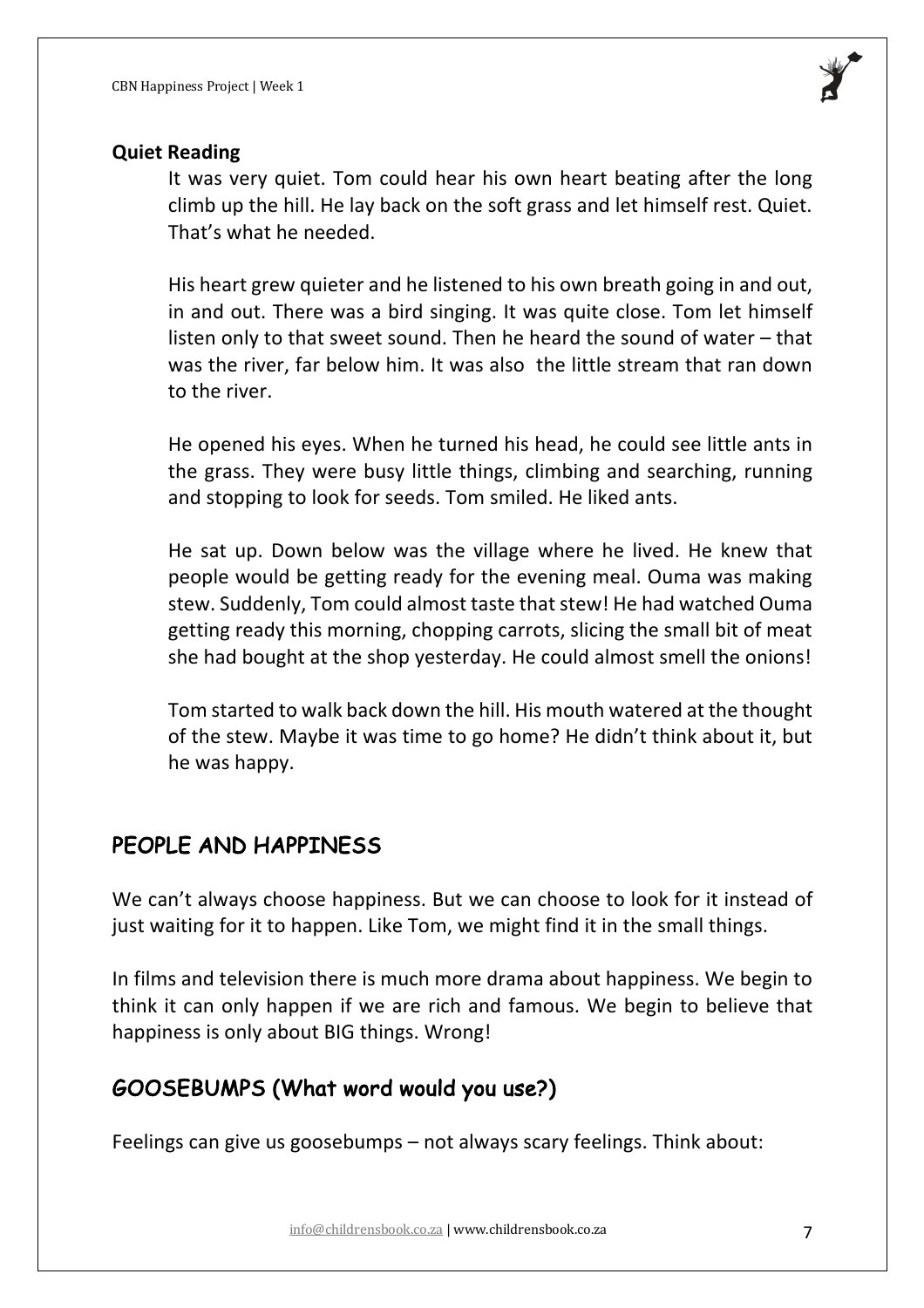

- A beautiful piece of music
- A soft cushion
- A lovely view
- Home
- The face of somebody you love

#### **READING THE PICTURES**

*A Way to the stars*. Let's make a picture book! Read the story and then make the pictures in the booklet in your pack! Only pictures, no words! Here are the words! Maybe draw the cover last when you have really worked on the story.

The boy wanted to find a way to the stars. His friends just laughed In your dreams! They said But his dad said he would help.

They had some food They had a think They made a ladder Up they went Whoops!

They built a tower Up they went. Crash! They built a rocket. Up they went. Crash!

And then a trampoline. A pair of wings. A cannon! Up! Up! Up! Up! No! No! No! No! No!

What a mess! What a laugh! They had some food. They had a think. They built a shed. So beautiful.

They went inside. So very dark. They painted moons. They painted stars. So beautiful and bright. They fell asleep.